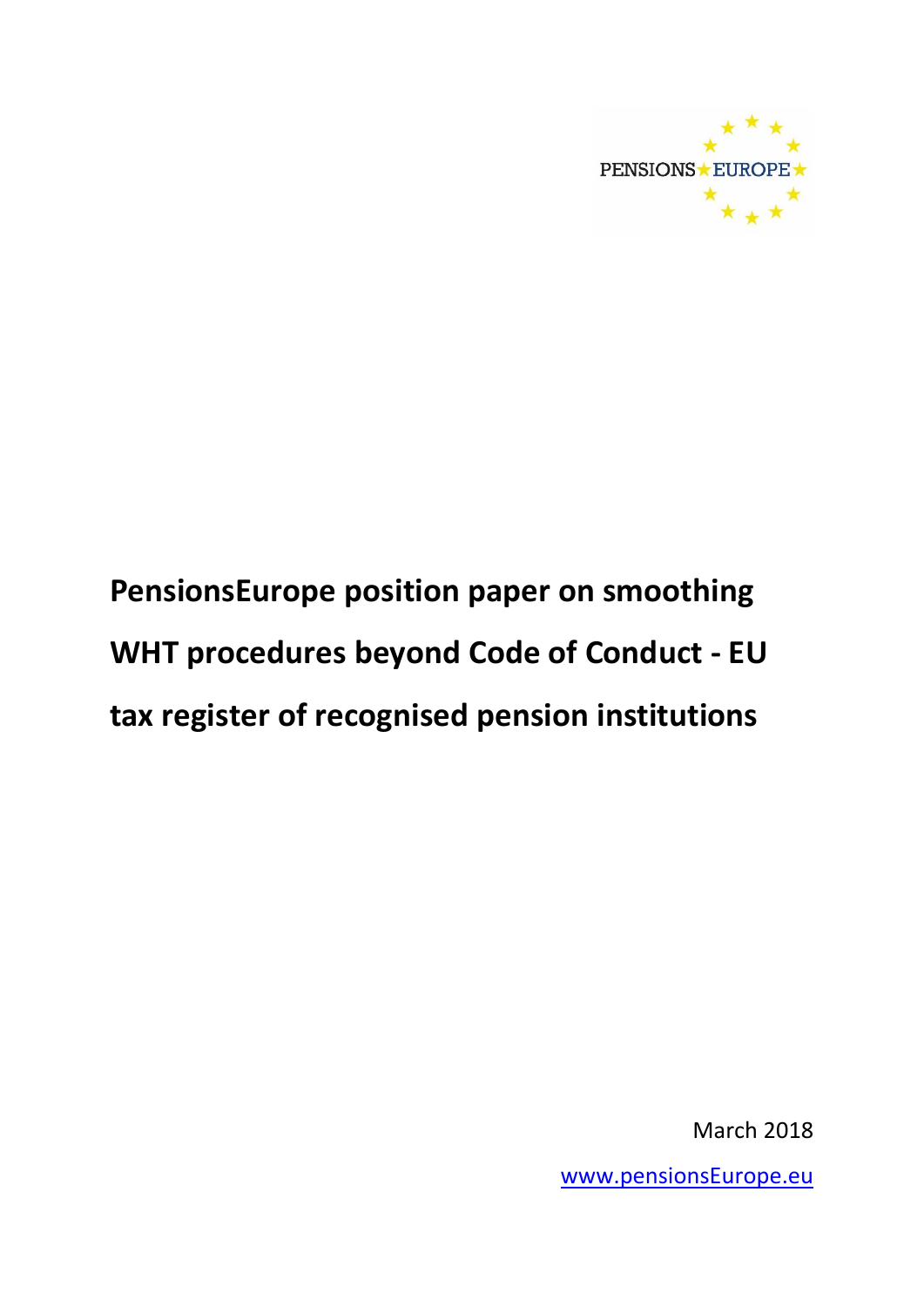## **About PensionsEurope**

**PensionsEurope** represents national associations of pension funds and similar institutions for workplace pensions. Some members operate purely individual pension schemes. PensionsEurope Members are large institutional investors representing the **buy-side** on the financial markets.

PensionsEurope has **23 member associations** in 18 EU Member States and 3 other European countries with significant – in size and relevance – supplementary pension systems<sup>1</sup>.

PensionsEurope member organisations cover different types of workplace pensions for over **110 million people.** Through its Member Associations PensionsEurope represents more than **€ 4 trillion of assets** managed for future pension payments. In addition, many members of PensionsEurope also cover personal pensions, which are connected with an employment relation.

PensionsEurope also has **25 Corporate and Supporter Members** which are various service providers and stakeholders that work with IORPs.

PensionsEurope has established a **Central & Eastern European Countries Forum (CEEC Forum)** to discuss issues common to pension systems in that region.

PensionsEurope has established a **Multinational Advisory Group (MAG)** which delivers advice on pension issues to PensionsEurope. It provides a collective voice and information sharing for the expertise and opinions of multinationals.

#### **What PensionsEurope stands for**

- A regulatory environment encouraging workplace pension membership;
- Ensure that more and more Europeans can benefit from an adequate income in retirement;
- Policies which will enable sufficient contributions and good returns;

#### **Our Members offer**

- Economies of scale in governance, administration and asset management;
- Risk pooling and often intergenerational risk-sharing;
- Often "not-for-profit" and some/all of the costs are borne by the employer;
- Members of workplace pension schemes often benefit from a contribution paid by the employer;
- Wide-scale coverage due to mandatory participation, sector-wide participation based on collective agreements and soft-compulsion elements such as auto-enrolment;
- Good governance and alignment of interest due to participation of the main stakeholders.

#### *Contact:*

**.** 

#### *PensionsEurope*

*Koningsstraat 97, rue Royale – 1000 Brussels, Belgium Tel: +32 (0)2 289 14 14 – Fax: +32 (0) 289 14 15*

<sup>1</sup> EU Member States: Austria, Belgium, Bulgaria, Croatia, Estonia, Finland, France, Germany, Hungary, Ireland, Italy, Lithuania, Luxembourg, Netherlands, Portugal, Romania, Spain, Sweden, UK. Non-EU Member States: Iceland, Norway, Switzerland.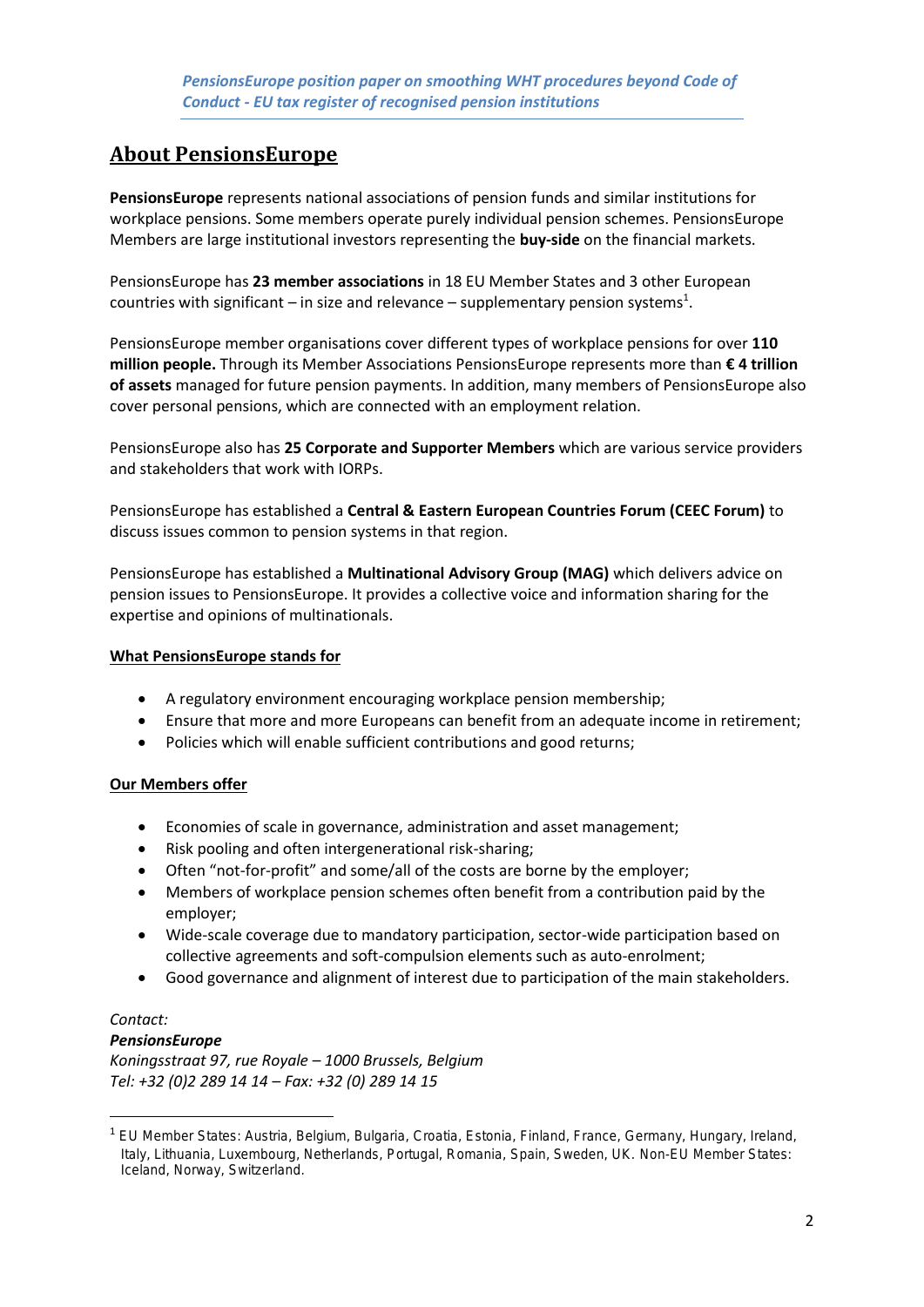#### **1. Summary and key messages**

- PensionsEurope welcomes the European Commission's (EC's) recent Code of Conduct ("Code") on Withholding Tax, and we hope and believe that the Code can be a remarkable step forward in smoothing WHT procedures in Europe;
- In the Code, we find particularly important to encourage to use efficient and user-friendly digital WHT procedures and efficient internal IT systems. Preferably Member States start working on a single, pan-European, IT platform to accommodate WHT procedures;
- In order that the Code will be useful and it will deliver, all EU Member States and national tax authorities should make a strong commitment to the Code and follow it. That should also apply to everyone in each tax authority of the Member States. The Commission should continue being very engaged together with Member States, and it should actively coordinate the work and thoroughly follow up;
- The Commission should establish an expert group consisting of tax experts from industry representatives to follow the developments in line with the Code and to provide further comments and expertise from industry side;
- We have emphasised that a relief at source is the best practice for pension funds, and the Commission and Member States should further work to make it possible. Member States should reciprocally and automatically recognise pension funds to save pension funds' efforts and costs to prove their status in a host Member State. If a pension fund qualifies as a pension fund according to the law of its home Member State, it should automatically get a recognition as a pension fund according to statutory terms or categories in a host country;
- PensionsEurope proposes to the EC to establish an EU tax register of recognised pension institutions<sup>2</sup> in order that Member States can reciprocally and automatically recognise pension institutions. Furthermore, in many countries pension institutions invest cross border via specialised investments funds and/or vehicles to increase the economies of scale, and it is important to ensure a tax-neutral treatment of these investment structures as well;
- PensionsEurope is ready and willing to further provide our expertise to the EC and other policymakers to smoothen WHT procedures in Europe.

#### **2. Introduction**

**.** 

PensionsEurope warmly thanks the EC for a good and constructive dialogue with us during the last years on removing the withholding tax (WHT) refund barriers to cross-border investment in the EU. We have very much appreciated this dialogue. We all know that these are longstanding problems from which pension funds have suffered already for decades. We also know that tax issues are not something were 'quick wins' are achieved.

 $<sup>2</sup>$  This paper refers to pension institutions (instead of pension funds), because pension schemes are carried out</sup> by different entities or arrangements in some countries.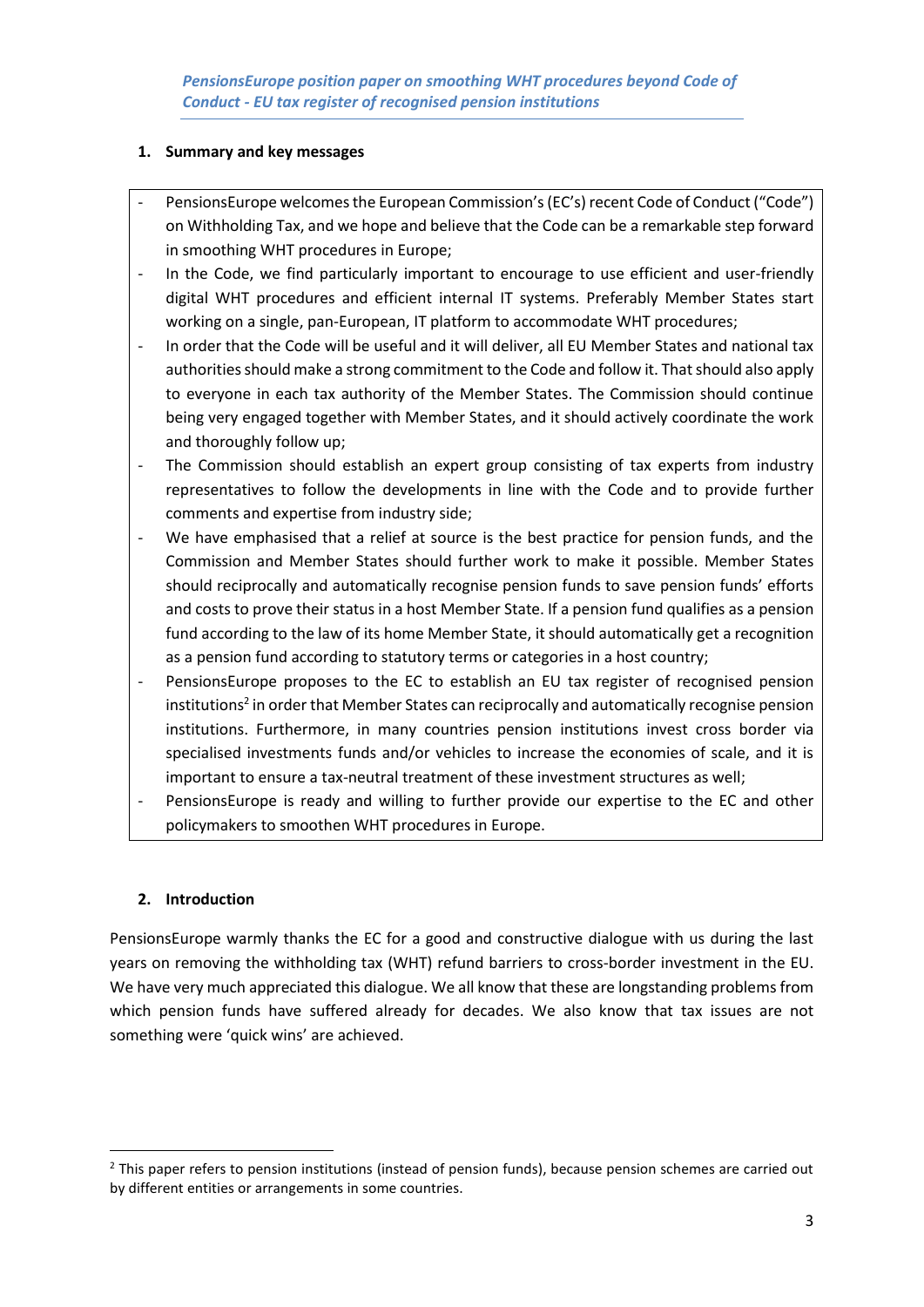This position paper is a natural follow on from our previous papers on WHT procedures<sup>3</sup>. We are ready and willing to further provide our expertise to the EC and other policymakers to smoothen WHT procedures in Europe.

#### **3. The Code should be respected and thoroughly followed up**

PensionsEurope welcomes the EC's recent Code<sup>4</sup> that is one of the main deliverables of the EC's Capital Markets Union (CMU) action plan in the area of taxation. The Code addresses the longstanding problems of long delays and high costs faced by investors seeking to claim WHT refunds. The Commission has estimated that the annual cost to investors of WHT refund procedures amounts to around 8.4 billion euro.

We hope and believe that the Code can be a remarkable step forward in smoothing WHT procedures in Europe. The Code is straightforward, and it contains good practical and concrete guidance. It can deliver small, but very important, improvements in various steps of refund procedures. In the Code, we find particularly important to encourage to use efficient and user-friendly digital WHT procedures and efficient internal IT systems. Preferably Member States start working on a single, pan-European, IT platform to accommodate WHT procedures.

In order that the Code will be useful and it will deliver, all EU Member States and national tax authorities should make a strong commitment to the Code and follow it. That should also apply to everyone in each tax authority of the Member States. The Commission should continue being very engaged together with Member States, and it should actively coordinate the work and thoroughly follow up in accordance with the Section  $11<sup>5</sup>$  of the Code. Second, the Commission should establish an expert group consisting of tax experts from industry representatives to follow the developments in line with the Code and to provide further comments and expertise from industry side.

The Code mainly focuses on improving refund procedures, but it also contains references to relief at source which PensionsEurope has emphasized to be the best practice for pension funds. Ideally, tax relief is granted by means of a relief at source, to reduce operational impact for tax payers and Member States (including double refunds by mistake), but also to prevent any unwarranted delays in receiving such refunds. The Commission and Member States should further work to make it possible.

1

<sup>&</sup>lt;sup>3</sup> See <u>[PensionsEurope position paper on the withholding tax refund barriers to cross-border investment in](https://www.pensionseurope.eu/system/files/PensionsEurope%20position%20paper%20on%20the%20withholding%20tax%20refund%20barriers%20-%20FINAL.pdf) the EU</u> [\(April 2016\)](https://www.pensionseurope.eu/system/files/PensionsEurope%20position%20paper%20on%20the%20withholding%20tax%20refund%20barriers%20-%20FINAL.pdf) and [PensionsEurope Position Paper on the EC's Code of Conduct for relief](https://www.pensionseurope.eu/system/files/PensionsEurope%20position%20paper%20on%20WHT%20Code%20of%20Conduct%20-%202016-11-30.pdf)-at-source from the [withholding tax procedures](https://www.pensionseurope.eu/system/files/PensionsEurope%20position%20paper%20on%20WHT%20Code%20of%20Conduct%20-%202016-11-30.pdf) (December 2016).

<sup>&</sup>lt;sup>4</sup> See [the European Commission's Code of Conduct on Withholding Tax](https://ec.europa.eu/taxation_customs/sites/taxation/files/code_of_conduct_on_witholding_tax.pdf) (December 2017).

<sup>&</sup>lt;sup>5</sup> See the Section 11 of the Code of Conduct on follow up: Member States are encouraged to commit to the code and to follow it to improve the status quo by 2019. With a view at arriving at a comprehensive EU wide review of developments in line with the code, Member States are encouraged to collect information about progress achieved and to share this information and best practices with the Commission and with each other. To keep each other informed of progress achieved and of possible obstacles encountered, Member States' tax experts will meet at least twice in 2018. After 2019, the code of conduct could be reviewed to take into account any significant change. The need for such a review will be considered regularly.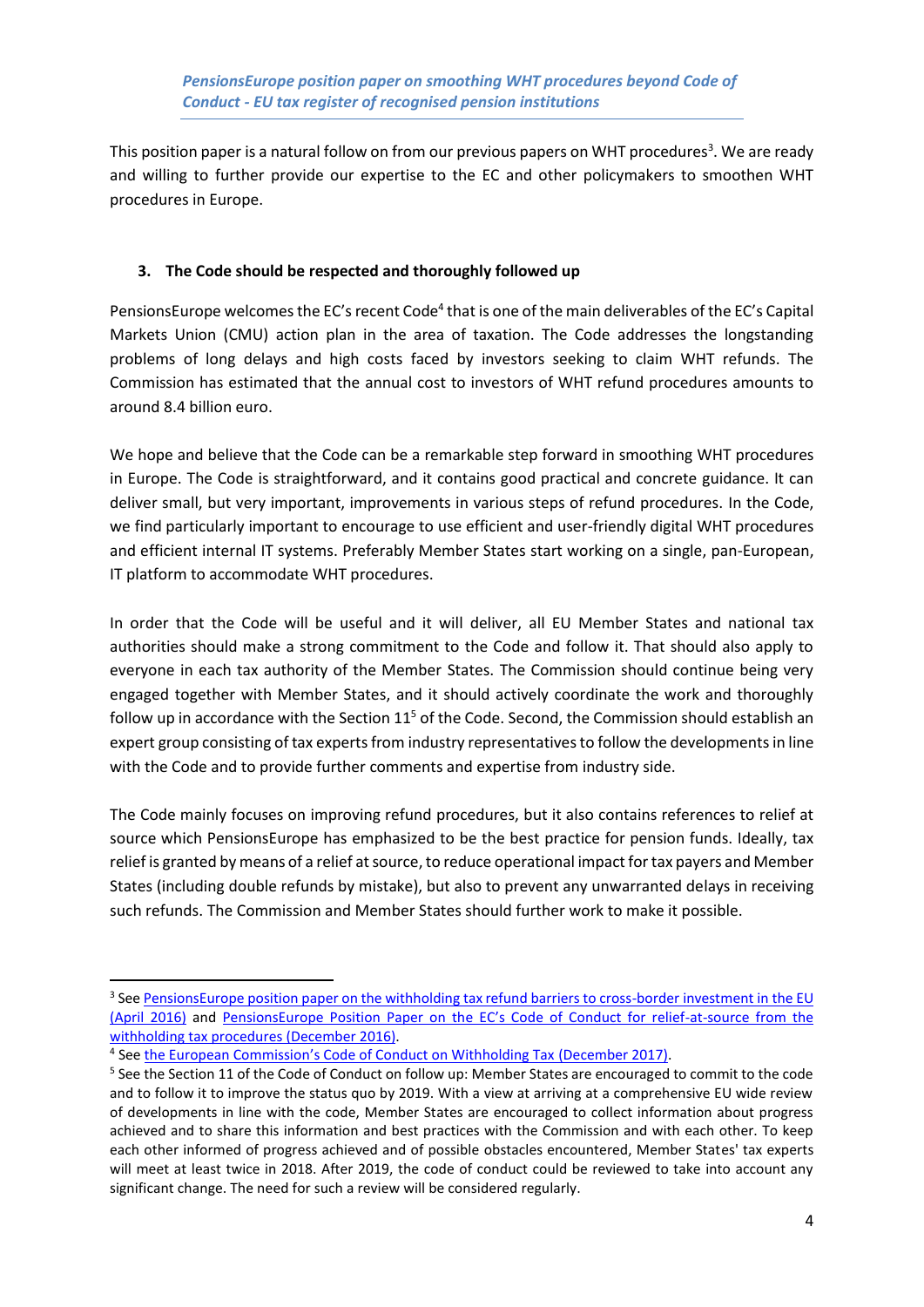### **4. Removing WHT barriers to cross-border investment beyond the Code – Member States should reciprocally and automatically recognise pension funds**

Each Member State has its own procedures for obtaining tax relief (as also the EC notes<sup>6</sup>), either in the form of a refund or an exemption at source. These procedures are currently not aligned within the EU, and they are inconsistent, inefficient, costly and time consuming - and they form barriers to efficient cross-border investing.

Because of these barriers, pension institutions experience unnecessary and material complications when investing in the European capital markets, particularly because pension institutions use various investment vehicles in different Member States (each requiring different documentation currently). Within the EU (regulated) pension institutions are typically effectively exempt or nearly exempt from tax in their respective Member States, and in many Member States they are eligible for a WHT relief. The reason being that double taxation for pension beneficiaries is typically prevented. In most Member States this is based on the Exempt Exempt Taxed ("EET") model (or a variant thereof), which entails that pension contributions and investment income are exempt from tax at the level of the pension institution, whilst pension payments are taxed with the individual pension beneficiary upon receipt. However, this tax system also entails that if any (foreign) taxes would be incurred on investment income received by the pension institution, such taxes cannot be credited in the residence state of the pension institution and would result in double taxation for individual pension beneficiaries.

Furthermore, tax that is withheld but which needs to be refunded pursuant to local procedures, inherently results in inefficiencies on investments held by pension institutions. These situations negatively impact the return on pension savings. We believe that the position of pension institutions as important long-term investors in the European capital markets and the issues that they face in this regard warrant specific consideration when developing a system for a more efficient tax relief system.

From a pension institution perspective, the cornerstone for achieving a more efficient WHT relief system should be a reciprocal and automatic recognition by Member States of tax status of pension institutions across the EU. This approach would demonstrate that the EU is a territory, regardless of the sovereignty for direct taxes of each Member State, in which a pension institution of a Member State is recognised as such for tax purposes throughout the EU. So, Member States should reciprocally and automatically recognise pension funds to save pension funds' efforts and costs to prove their status in a host Member State. If a pension fund qualifies as a pension fund according to the law of its home Member State, it should automatically get a recognition as a pension fund according to statutory terms or categories in a host country.

#### **5. EU tax register of recognised pension institutions**

**.** 

PensionsEurope proposes to the EC to establish an EU tax register of recognised pension institutions ("RPI Register") in order that Member States can reciprocally and automatically recognise pension

<sup>&</sup>lt;sup>6</sup> See the Section 4.2. of the EC report on "Accelerating the capital markets union: addressing national barriers [to capital flows](https://ec.europa.eu/info/files/170227-report-capital-barriers_en) (24 March 2017)".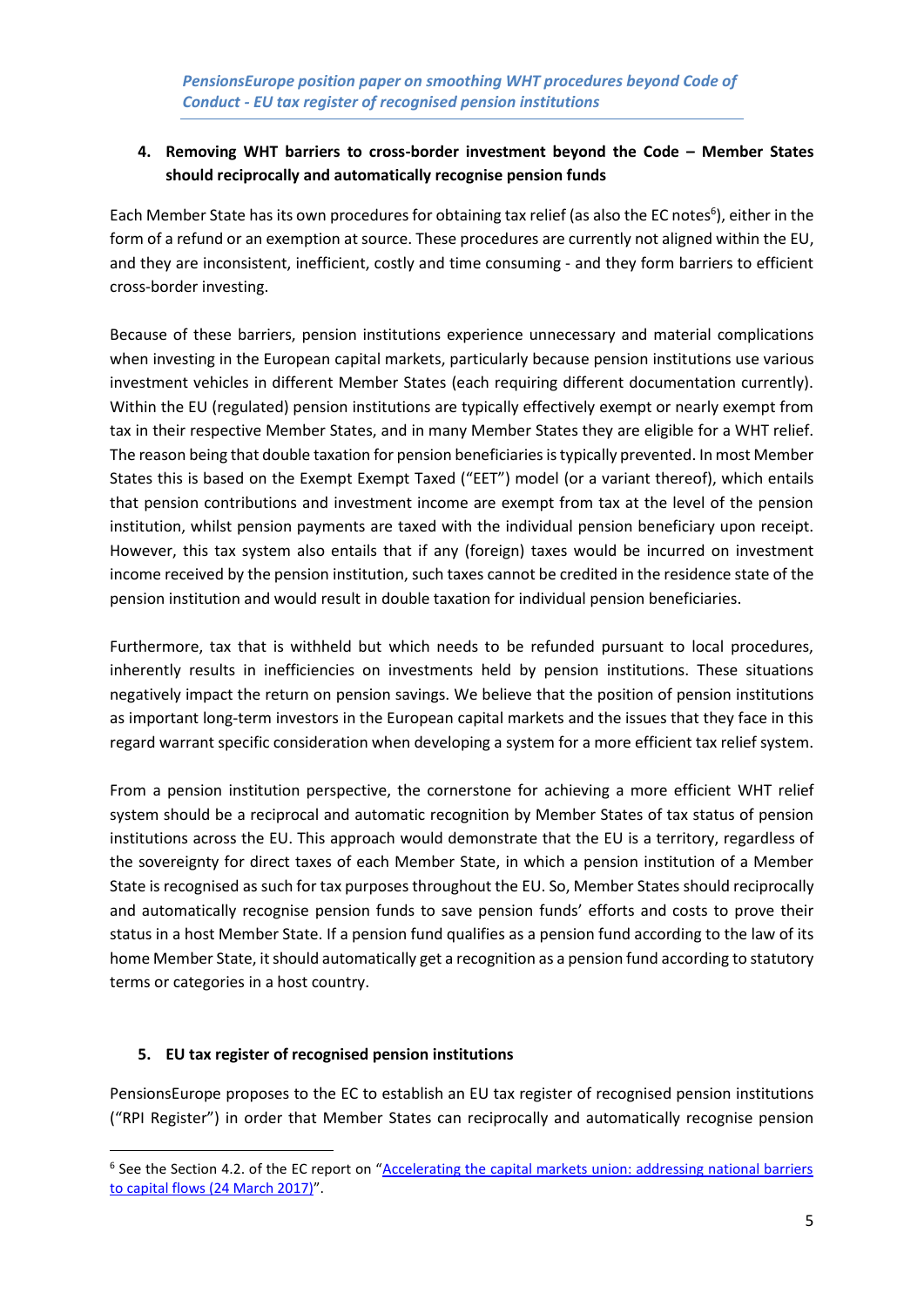institutions. Furthermore, in many countries pension institutions invest cross border via specialised investments funds and/or vehicles to increase the economies of scale, and it is important to ensure a tax-neutral treatment of these investment structures as well.

For the purpose of the RPI Register, we propose the EC to use the definition of a pension scheme in the OECD Model Tax Convention on Income and on Capital (21 November 2017)<sup>7</sup>. Furthermore, the Multilateral Convention to Implement Tax Treaty Related Measures to Prevent Base Erosion and Profit Shifting (7 June 2017)<sup>8</sup> should be taken into account in order that also investment entities (which are established and operate exclusively or almost exclusively to invest on behalf of pension institutions) qualify as such.

#### **How the Register could work in practice**

**.** 

After a pension institution has been registered and accepted to the RPI Register, it should qualify for tax relief within the EU based on domestic tax law or a tax treaty. The RPI Register provides up front authorised certainty that a pension institution (or an investment entity which operates exclusively or almost exclusively to invest on behalf of pension institutions) qualifies for tax relief, preferably at source, or otherwise by means of a refund.

The EC should be the supervising body of the Register (e.g. accepting registration and in charge of ongoing monitoring). This supervising responsibility could also be delegated to local regulators or tax authorities but with the EC keeping oversight on the consolidated RPI Register. In this respect: pension institutions are regulated so information may (to a large extent) be readily available.

The RPI Register should allow market participants to grant tax relief for pension institutions solely by consulting the RPI Register and without the need to go through the time-consuming, costly and inefficient procedures currently in place. The introduction of the RPI Register could solve the barriers and inefficiencies identified in the EC report on accelerating the CMU. Furthermore, the RPI Register could solve the concerns raised by market participants in relation to the OECD's proposal Treaty Relief and Compliance Enhancement ("TRACE") to simplify the procedures to obtain tax relief for cross border investments.

The TRACE-package provides for a self-contained set of agreements and forms to be used by any country that wants to implement the so-called Authorised Intermediary ("AI") system. The AI system is a standardized system for claiming WHT relief at source on portfolio investments. However, TRACE has not been successful to date as it contains different challenges, such as:

- One of the key drawbacks of TRACE is that is does not provide a solution for the liability incurred by AI's (e.g. custodian banks) towards tax authorities of source countries if the AI erroneously provides tax relief at source.

<sup>&</sup>lt;sup>7</sup> See pages 351-359 of [OECD Model Tax Convention on Income and on Capital \(21 November 2017\).](http://www.keepeek.com/Digital-Asset-Management/oecd/taxation/model-tax-convention-on-income-and-on-capital-condensed-version-2017_mtc_cond-2017-en#page356)

<sup>&</sup>lt;sup>8</sup> See Multilateral Convention to Implement Tax Treaty Related Measures to Prevent Base Erosion and Profit [Shifting \(7 June 2017\).](http://www.oecd.org/tax/treaties/multilateral-convention-to-implement-tax-treaty-related-measures-to-prevent-BEPS.pdf)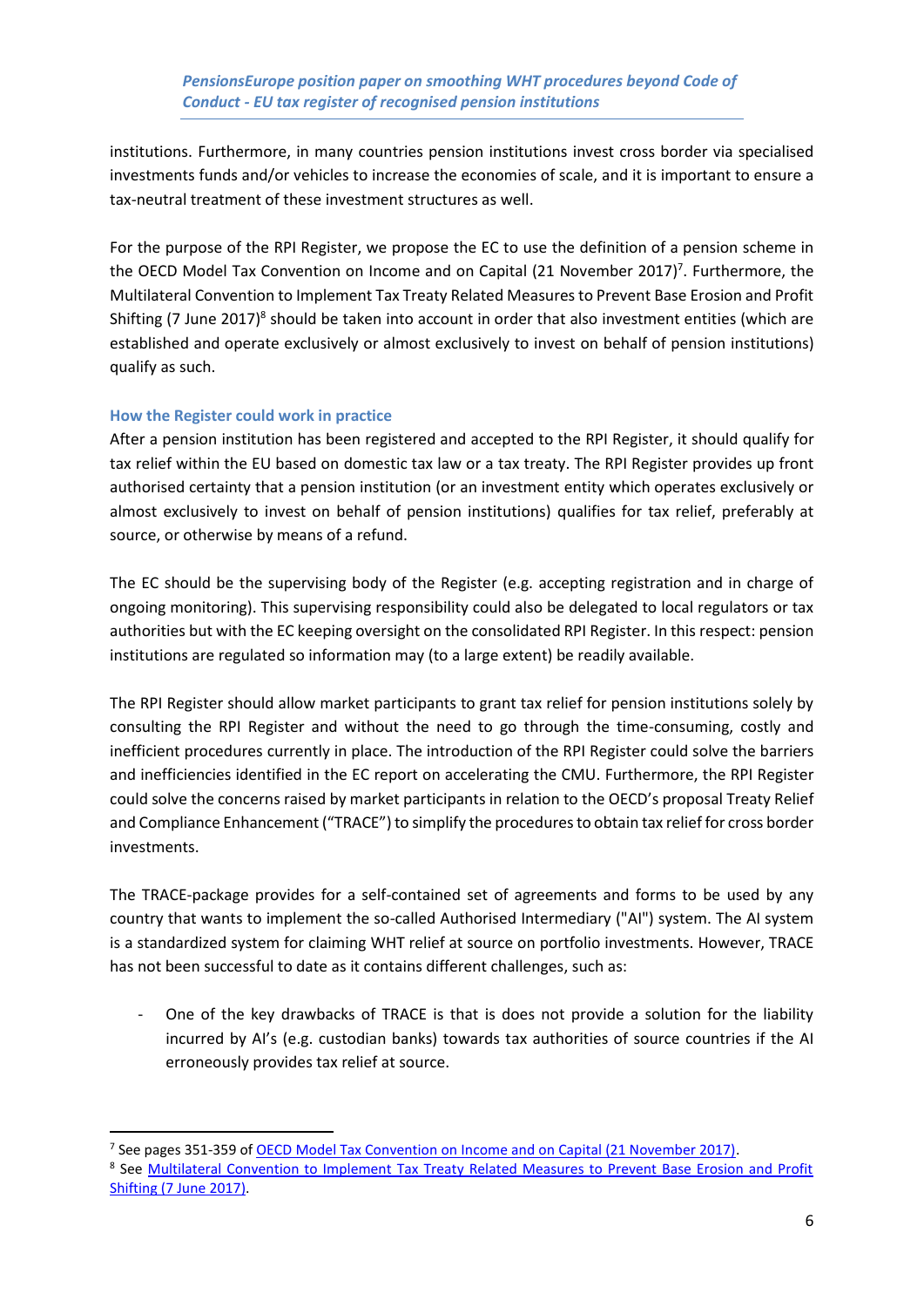*PensionsEurope position paper on smoothing WHT procedures beyond Code of Conduct - EU tax register of recognised pension institutions*

Although self-certification by the pension institution may solve the liability concern, and although the TRACE package contains a 'standard' self-certification, the expectation is that AIs will ask for additional documentation to mitigate their liability and worse, in case of unfamiliarity with an investors investment structure, cause an AI to withholding even if there is no need to (in which case refunds will still need to be obtained). Consequently, TRACE would likely still give rise to administrative burden or may even create more administrative inefficiencies.

A simplified example how the Register could work in practice is illustrated below.



In addition, 'inspiration' could be derived from existing 'relief at source' (RAS) systems, preferably complemented by the RPI Register. We experience that RAS systems tend to create far less practical issues and thus less inefficiencies compared to tax relief by means of a refund. Particularly where there is an effective (digital) system in place that allows for market participants to self-certify.

The US system and its digital forms are an example in that regard. Although that system is not perfect (due to the extent of the forms and the information required), it does appear to be functioning far more efficient than most refund procedures. As suggested by the EC, a uniform RAS approach across the EU should also take away much of the inefficiencies identified above and allow for a uniform tax relief system. In particular, if it is coupled with the Register as suggested above as that would prevent the need for self-certification through individual forms and procedural formalities across Member States. Such an EU wide RAS system would be a great step in the direction of a more efficient capital market.

#### **Intermediate solution for recognised pension institutions**

We recognise that developing the RPI Register or a self-certification across the EU can be a mediumterm project. In a short run, another, less far-reaching, alternative which would take away much of the inefficiencies identified above, would be that Member States develop and use one (standardized)